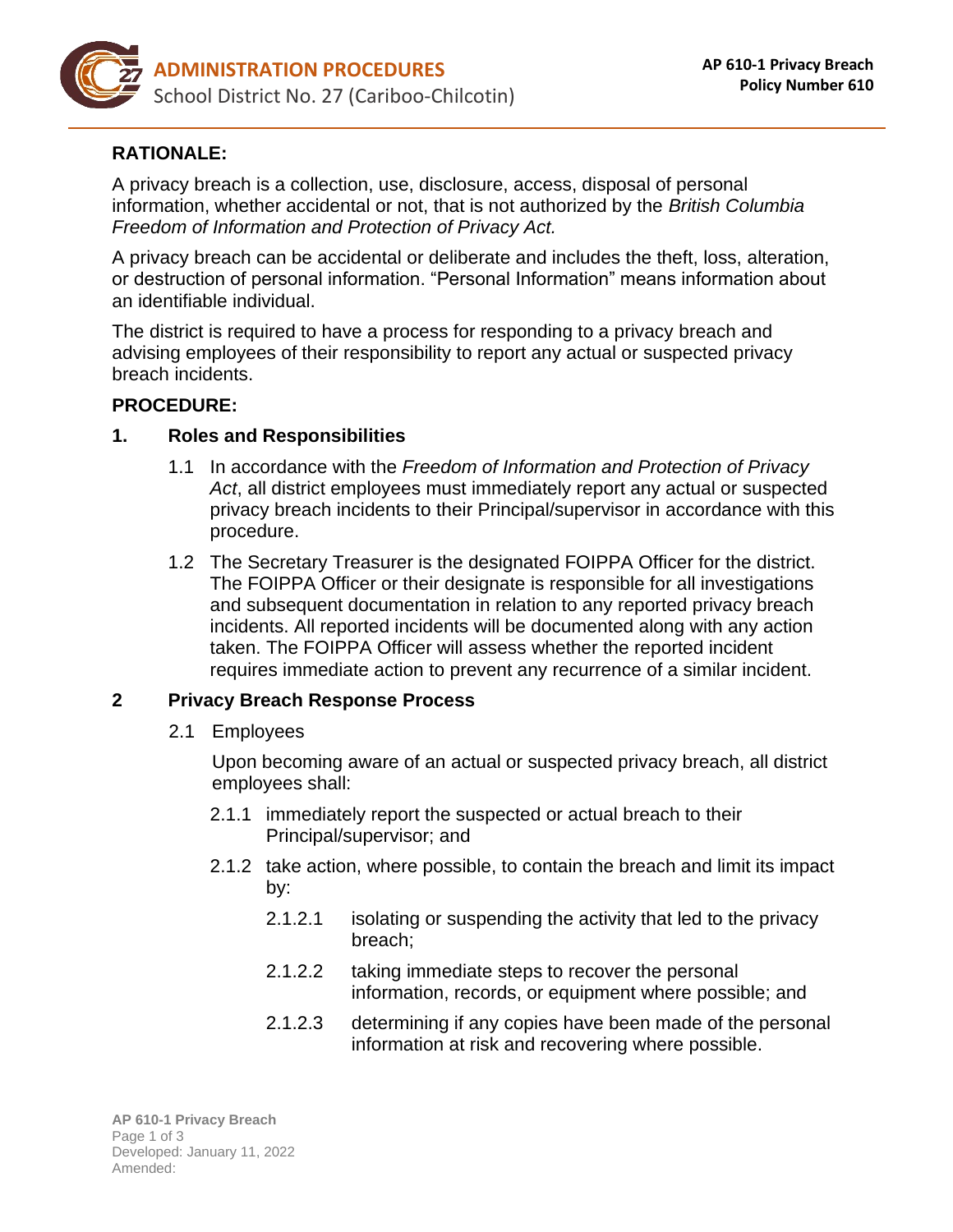

2.2 Principal/Supervisor

Upon being notified of an actual or suspected privacy breach, the Principal/supervisor shall:

- 2.2.1 immediately notify the FOIPPA Officer of the breach and work with the FOIPPA Officer or their designate to carry out a preliminary assessment of the extent and impact of the privacy breach, including:
	- 2.2.1.1 assess whether additional steps are required to contain the breach, implementing as necessary;
	- 2.2.1.2 identify the type and sensitivity of personal information breached and any steps that have been taken to minimize the harm from the breach;
	- 2.2.1.3 identify who is affected by the breach;
	- 2.2.1.4 estimate the number of individuals affected by the breach;
	- 2.2.1.5 identify the cause of the breach; and
	- 2.2.1.6 identify foreseeable harm from the breach.
- 2.3 FOIPPA Officer

The FOIPPA Officer or designate shall be responsible for the detailed investigation of incidents of actual or suspected privacy breaches. The FOIPPA Officer's investigation shall include but not be limited to:

- 2.3.1 assessing all information reported by the Principal/supervisor and obtaining further clarification of events and findings if required;
- 2.3.2 taking any further steps required to minimize or reduce the harm; and
- 2.3.3 assessing foreseeable harm from the breach including but not limited to:
	- 2.3.3.1 risk of harm to the individual(s);
	- 2.3.3.2 loss of public trust in the district;
	- 2.3.3.3 risk to public safety; and,
	- 2.3.3.4 financial exposure.

### **3 District Actions and Notifications**

3.1 The determination of whether to notify individuals, public bodies, organizations affected by the privacy breach, or the Privacy Commissioner, will be made by the FOIPPA Officer. The considerations shall include but are not limited to: